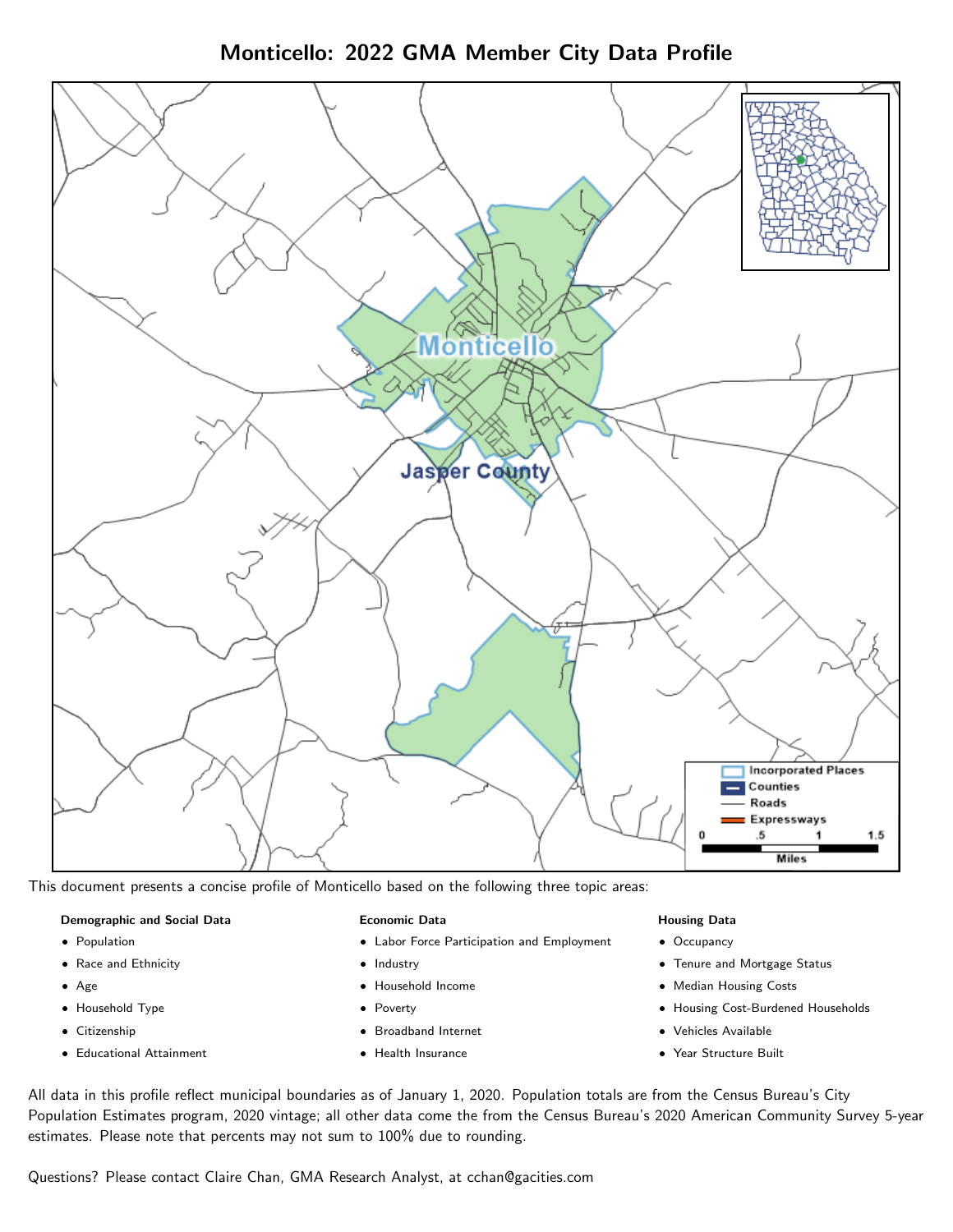# Monticello: Demographic and Social





**Citizenship** 



Source: American Community Survey, 2020 5-year estimates, table B05002 Source: American Community Survey, 2020 5-year estimates, table B15002

#### Race and Ethnicity



Source: U.S. Census Bureau, City Population Estimates, 2020 vintage Source: American Community Survey, 2020 5-year estimates, table B03002

## Household Type



Source: American Community Survey, 2020 5-year estimates, table B01001 Source: American Community Survey, 2020 5-year estimates, table B11001

#### Educational Attainment



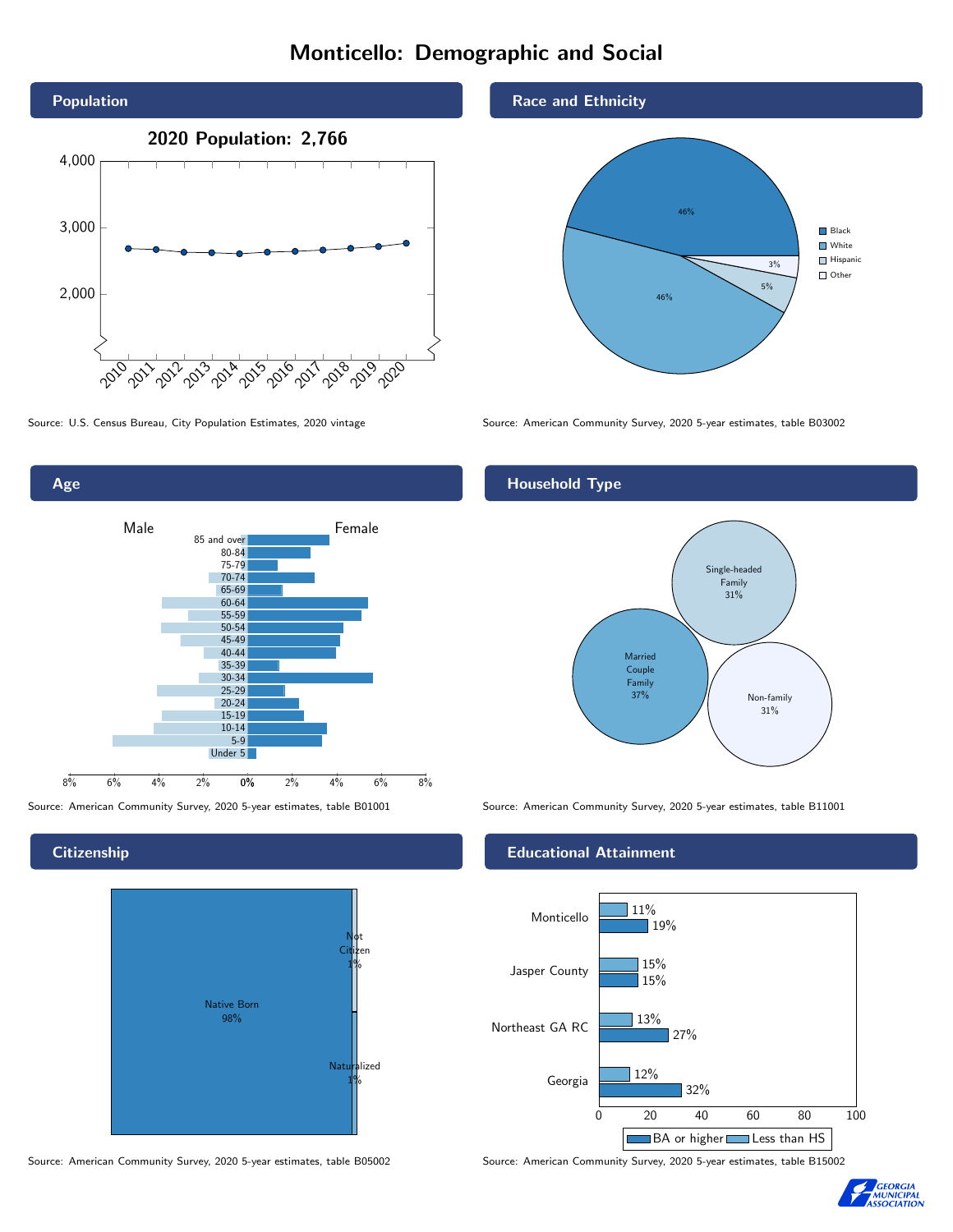# Monticello: Economic



Source: American Community Survey, 2020 5-year estimates, table B23001 Note: Unemployment rate is based upon the civilian labor force.

### Industry

| Agriculture, forestry, fishing and hunting, and mining      | $0\%$ |
|-------------------------------------------------------------|-------|
| Construction                                                | 5%    |
| Manufacturing                                               | 16%   |
| <b>Wholesale Trade</b>                                      | 2%    |
| Retail Trade                                                | 7%    |
| Transportation and warehousing, and utilities               | 11%   |
| Information                                                 | $0\%$ |
| Finance and insurance, real estate, rental, leasing         | 3%    |
| Professional, scientific, mgt, administrative, waste mgt    | 12%   |
| Educational services, and health care and social assistance | 29%   |
| Arts, entertainment, recreation, accommodation, food        | 8%    |
| service                                                     |       |
| Other services, except public administration                | $4\%$ |
| Public administration                                       | 2%    |

Source: American Community Survey, 2020 5-year estimates, table C24030



Source: American Community Survey, 2020 5-year estimates, tables B19013 and B19025 Source: American Community Survey, 2020 5-year estimates, table B17010



### Poverty



### Health Insurance



Source: American Community Survey, 2020 5-year estimates, table B28002 Source: American Community Survey, 2020 5-year estimates, table B18135